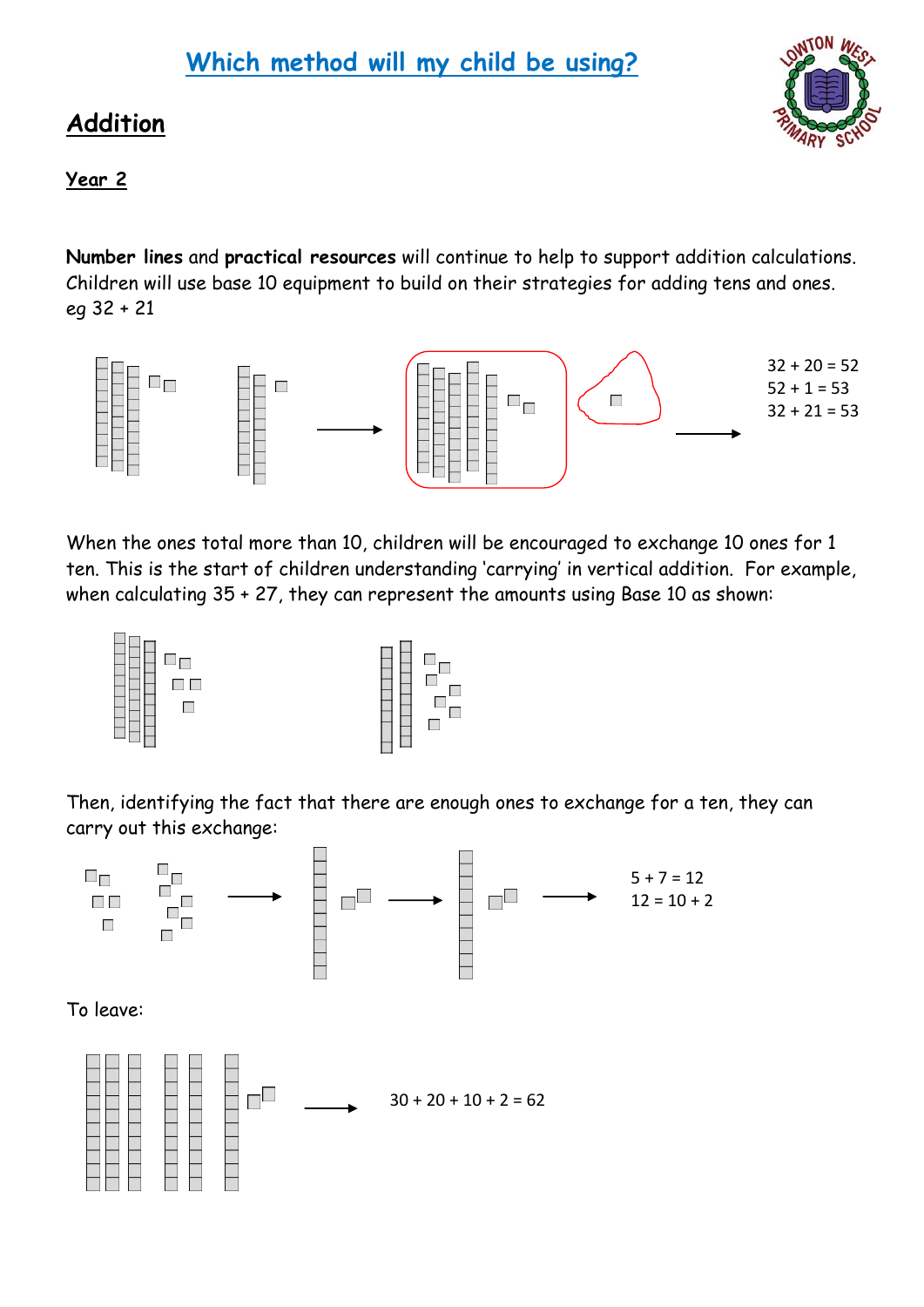Children can also record the calculations using their own drawings of the Base 10 equipment (as slanted lines for the 10 rods and dots for the unit blocks) e.g. 34 + 23 =



so 28 + 36 = 64

It is important that children circle the remaining tens and ones after exchange to identify the amount remaining.

#### When using the number line to support mental methods for addition

First counting on in tens and ones. 54 + 24 = 78

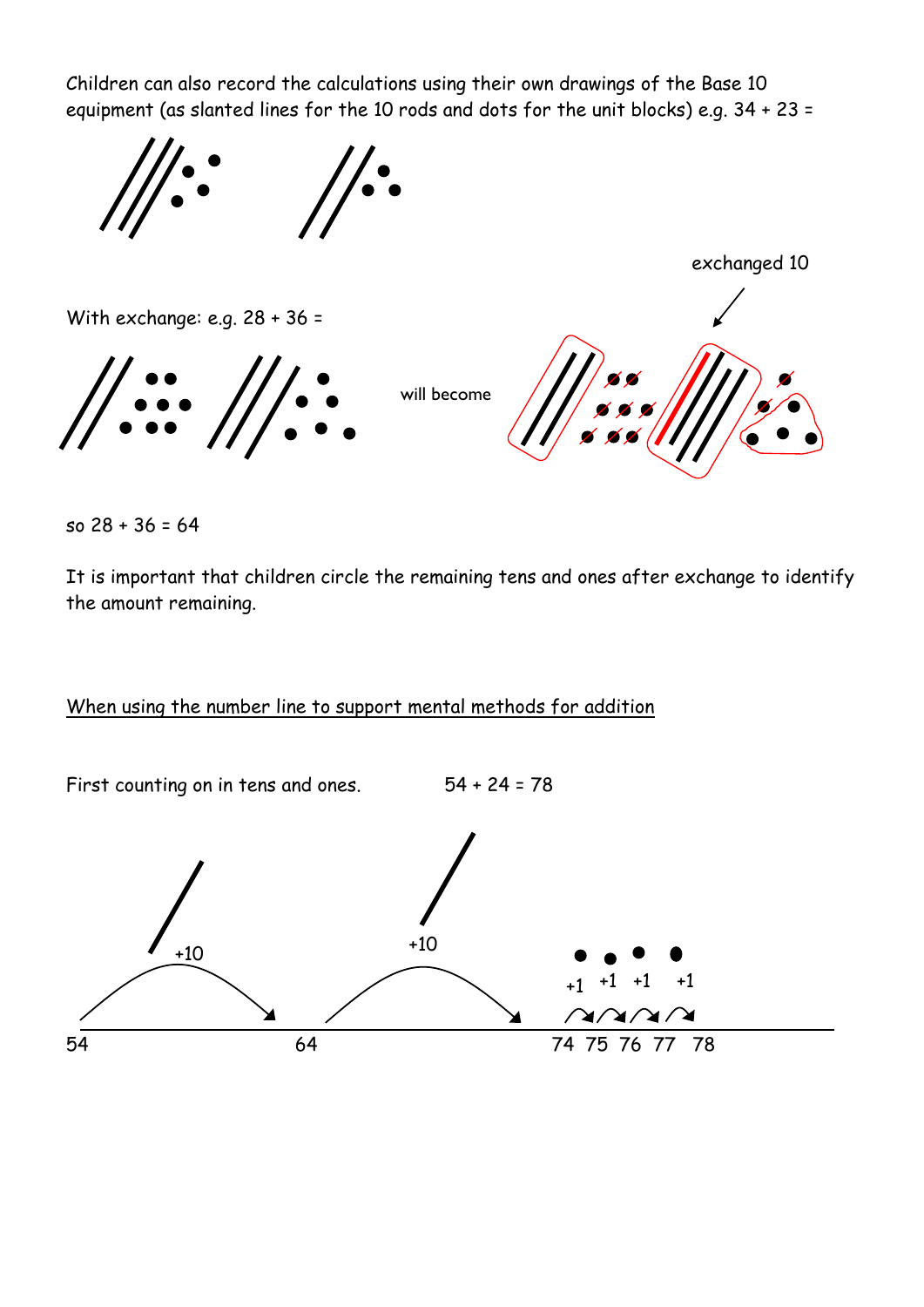Then helping children to become more efficient by adding the ones in one jump (by using the known fact  $4 + 4 = 8$ ).

 $54 + 24 = 78$ 



Followed by adding the tens in one jump and the ones in one jump.



Bridging through ten can help children become more efficient.

 $47 + 16 = 63$ 

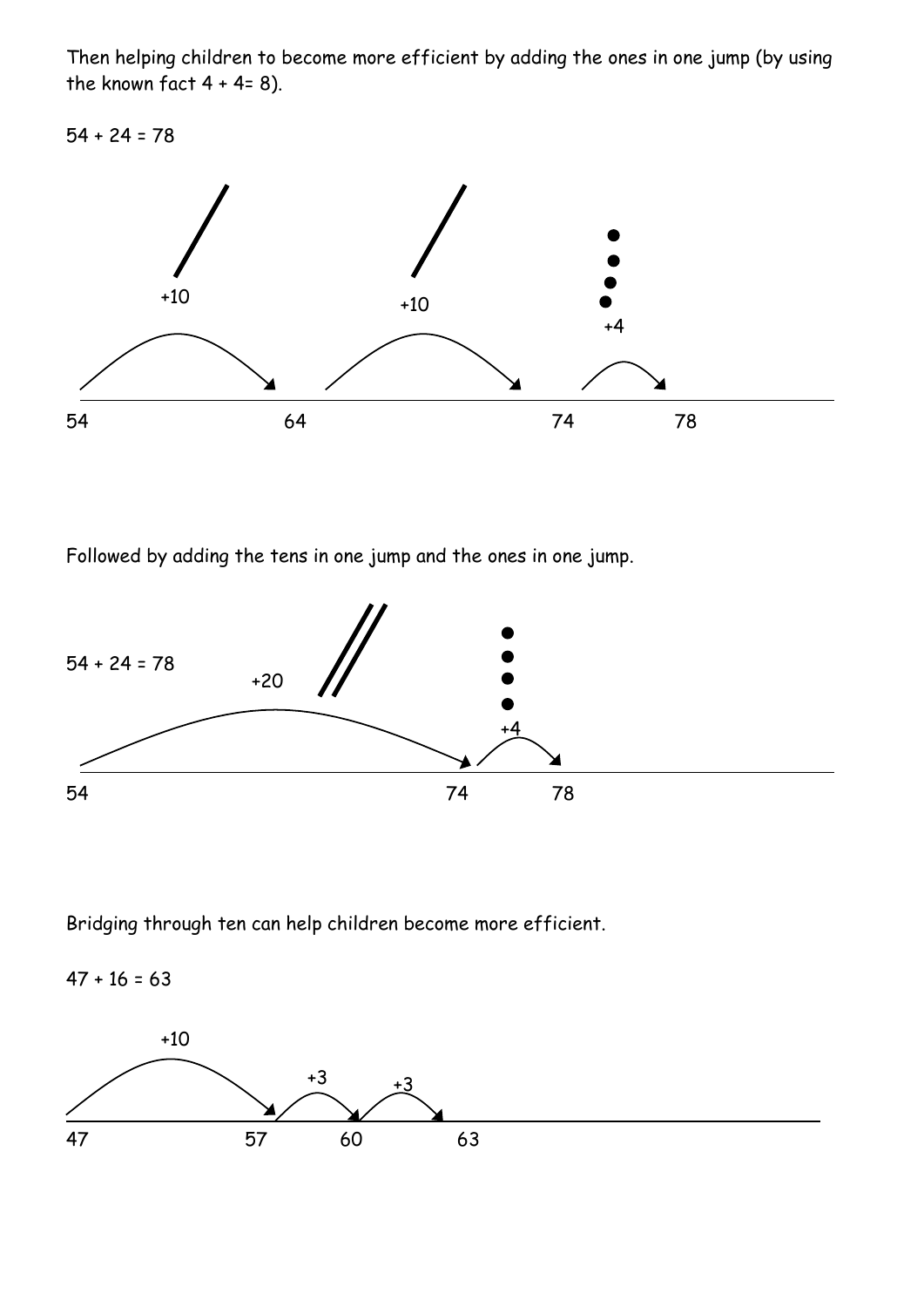### **Subtraction**



#### **Year 2**

Children will begin to use the **Base 10 equipment** to support their calculations, still using a take away, or removal, method. They need to understand that the number being subtracted does not appear as an amount on its own, but rather as part of the larger amount. For example, to calculate 54 - 23, children would count out 54 using the Base 10 equipment (5 tens and 4 ones). They need to consider whether there are enough ones to remove 3, in this case there are, so they would remove 3 ones and then two tens, counting up the answer of 3 tens and 1 unit to give 31.



Children can also record the calculations using their own **drawings of the Base 10 equipment** (as slanted lines for the 10 rods and dots for the unit blocks), e.g. to calculate 39 – 17 children would draw 39 as 3 tens (lines) and 4 ones (dots) and would cross out 7 ones and then one ten, counting up the answer of 2 tens and 2 ones to give 22.





Circling the tens and ones that remain will help children to identify how many remain.

When the amount of ones to be subtracted is greater than the ones in the original number, an **exchange**  method is required. This relies on children's understanding of ten ones being an equivalent amount to one ten. To calculate 53 – 26, by using practical equipment, they would count out 53 using the tens and ones, as in Step 1. They need to consider whether there are enough ones/ones to remove 6. In this case there are not so they need to exchange a ten into ten ones to make sure that there are enough, as in step 2.



becomes

The children can now see the 53 represented as 40 and 13, still the same total, but partitioned in a different way, as in step 3 and can go on to take away the 26 from the calculation to leave 27 remaining, as in Step 4.



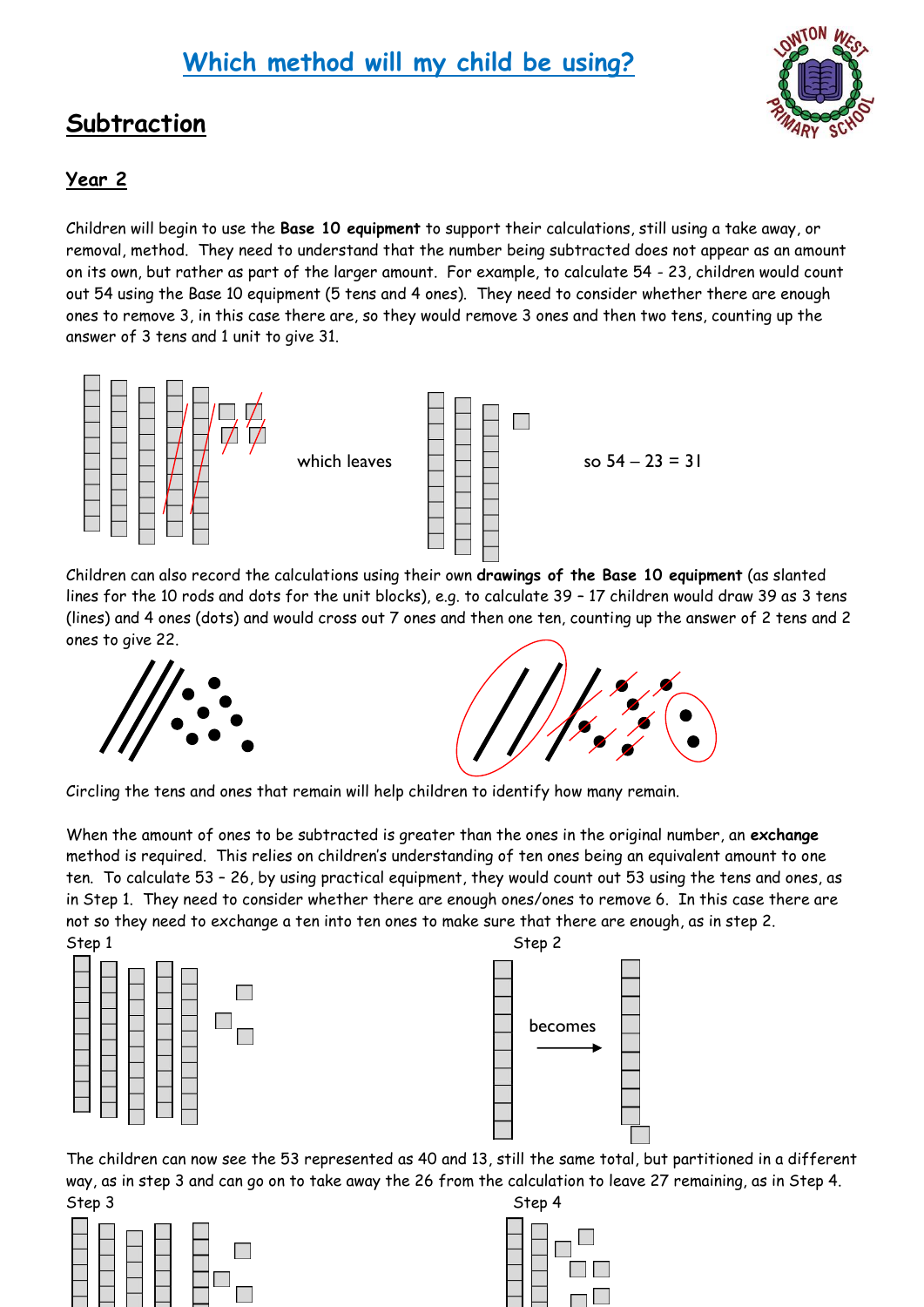When recording their own drawings, when calculating 37 – 19, children would cross out a ten and exchange for ten ones. Drawing them in a vertical line, as in Step 2, ensures that children create ten ones and do not get them confused with the ones that were already in place.



Circling the tens and ones that remain will help children to identify how many remain. **Subtraction using the number line**

**First counting back in tens and ones e.g.** 47 – 23 = 24.



 **Then helping children to become more efficient by subtracting the ones in one jump (by using the known fact 7 – 3 = 4) e.g.** 47 – 23 = 24



**Followed by subtracting the tens in one jump and the ones in one jump e.g.** 47 – 23 = 24.

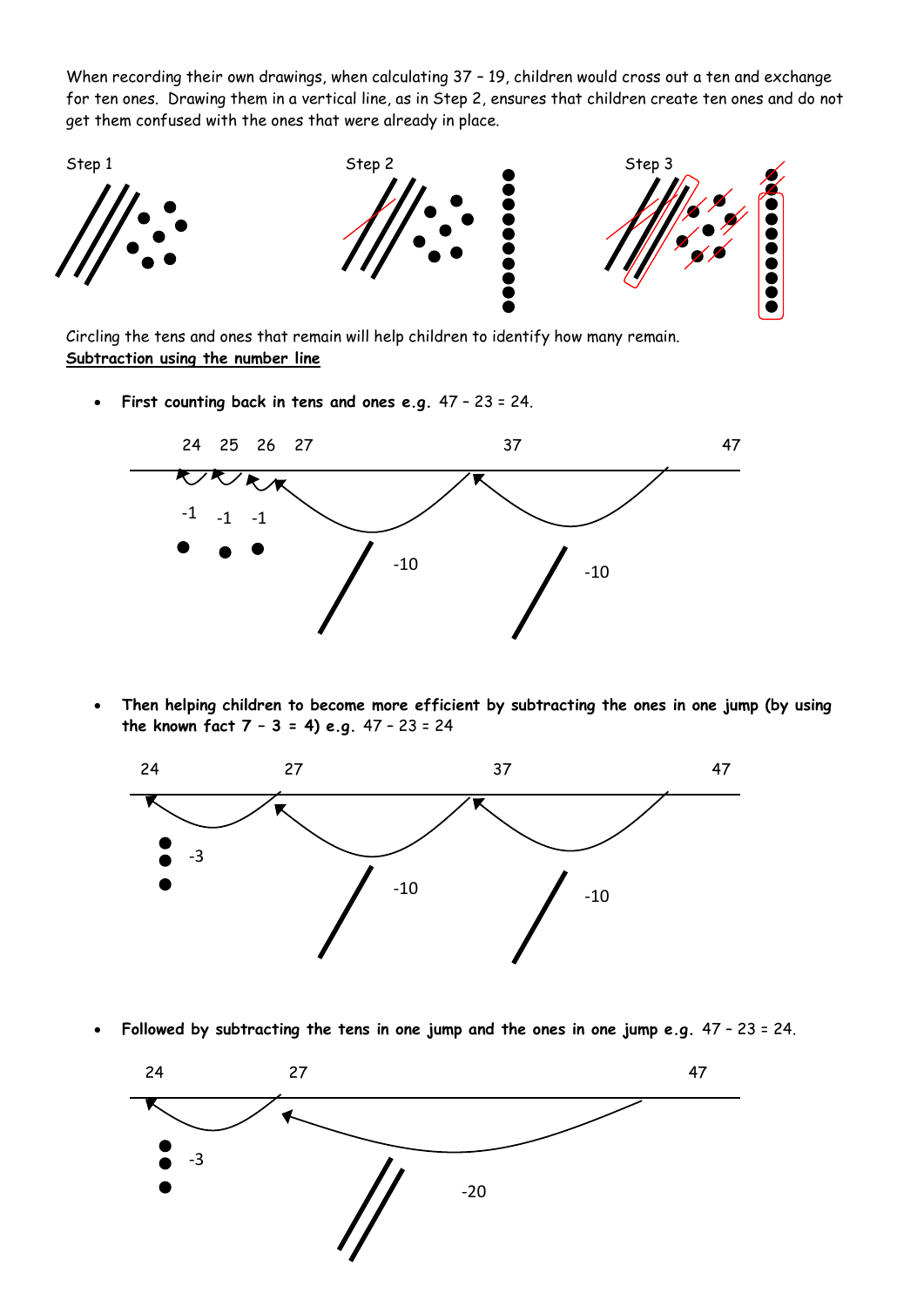# **Which method will my child be using?**

# **Multiplication**



### **Year 2**

Children should understand and be able to calculate multiplication as repeated addition, supported by:

- counters, cubes and 100 bead strings
- number lines and empty number line
- written number sentence

Children will discuss and record 2 multiplied by 5 in different ways:

 $2 + 2 + 2 + 2 + 2 = 10$ 5 lots of 2 5 groups of 2 2multiplied by 5  $2 \times 5$ 

2 multiplied by 5 can be shown as five groups of two with counters, either grouped in a random pattern, as below:



or in a more ordered pattern, with the groups of three indicated by the border outline:



or as a repeated addition on a number line

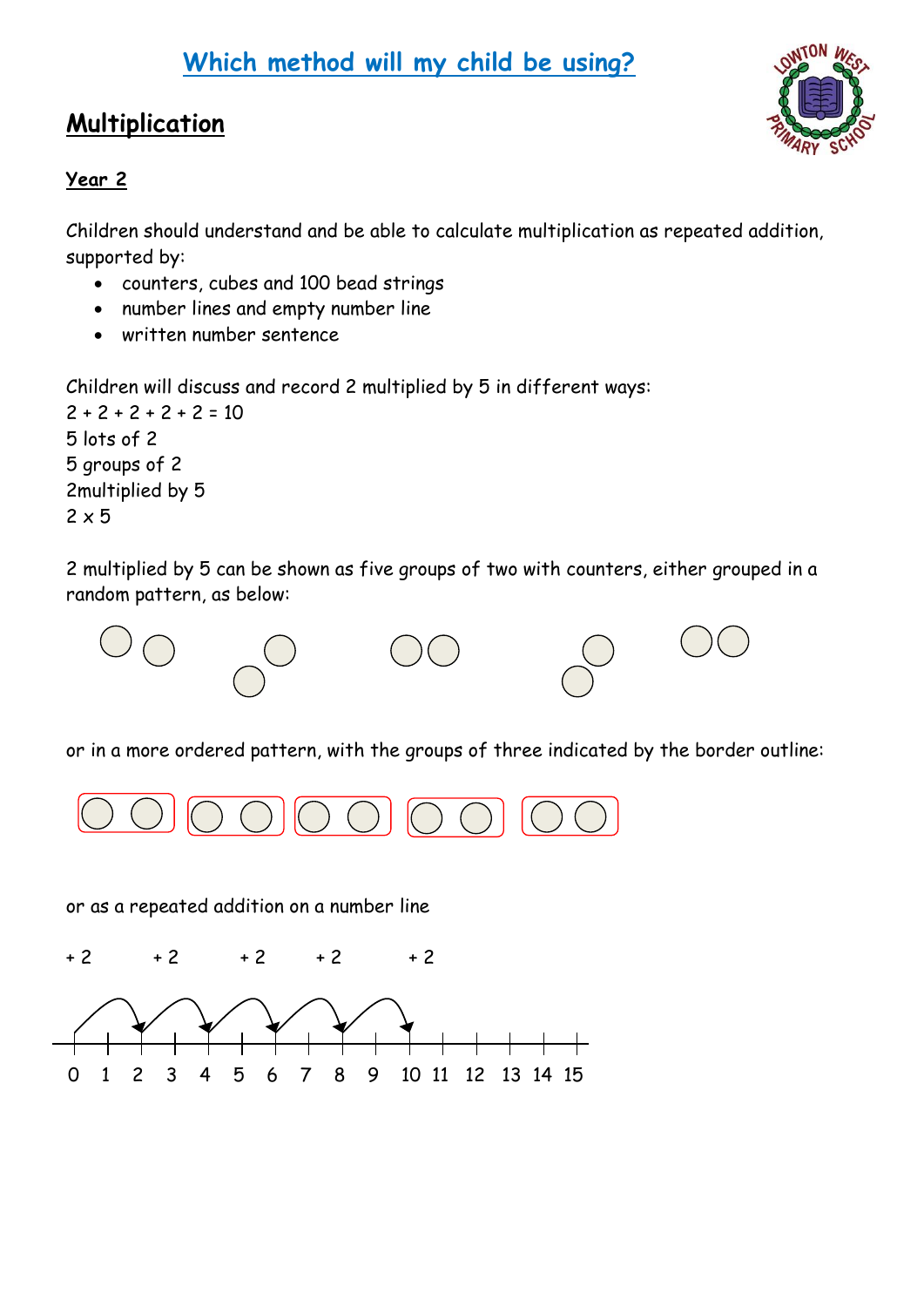Children should then develop this knowledge to show how multiplication calculations can be represented by an array, (this knowledge will support with the development of the grid method in the future).

 $2 \times 5$  can be represented as an array in two forms (as it has commutativity):



Once children understand the commutative order of multiplication the order is irrelevant.

Partial tables/key facts box should be introduced every time children have learnt, understood and can recall multiplication facts. This method will also support doubling, halving, adding and subtracting.

| 20x<br>40<br>20x<br>100<br>200<br>20x | 2<br>5<br>Ιx<br>Ιx<br>Groups of 2<br>Groups of 5<br>2x<br>2x<br>$\overline{10}$<br>4<br>Partial tables/key<br>Partial tables/key<br>20<br>4x<br>8<br>4x<br>facts box<br>facts box<br>25<br>10<br>5x<br>5x<br>$10x$ 20<br>50<br>10x | $\overline{10}$<br>Ιx<br>Groups of 10<br>20<br>2x<br>Partial tables/key<br>40<br>4x<br>facts box<br>50<br>5x<br>10x<br>100 |
|---------------------------------------|------------------------------------------------------------------------------------------------------------------------------------------------------------------------------------------------------------------------------------|----------------------------------------------------------------------------------------------------------------------------|
|---------------------------------------|------------------------------------------------------------------------------------------------------------------------------------------------------------------------------------------------------------------------------------|----------------------------------------------------------------------------------------------------------------------------|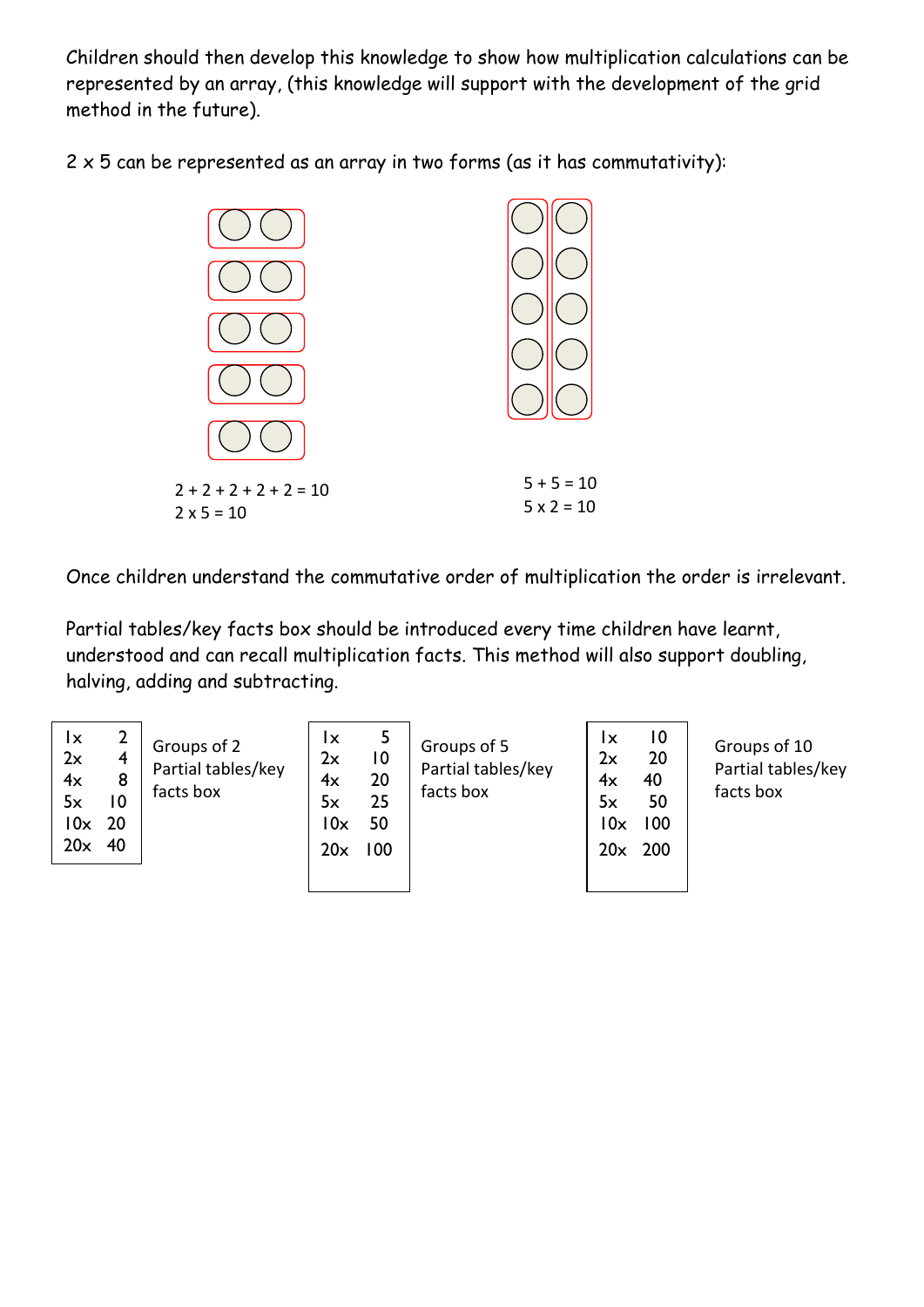# **Which method will my child be using?**

### **Division**

### **Year 2**

Children should understand and be able to calculate division as repeated subtraction, supported by:

- counters, cubes and 100 bead strings
- number lines and empty number line
- written number sentence

Children will utilise practical equipment to represent division calculations as grouping (repeated subtraction) and use jottings to support their calculation, e.g.

 $10 \div 2 = 5$ 



Children need to understand that this calculation reads as 'How many groups of 2 are there in 10?'

**Number lines** can be used to model and record repeated subtraction: **Number sentences** are always recorded e.g. 10 ÷ 2 =5



**Number lines** will be progressed into **empty number lines** to model and record repeated subtraction: **Number sentences** are always recorded e.g. 10 ÷ 2 =5



Children should then develop this knowledge to show how division calculations can be represented by an array.

 $10 \div 2 = 5$  can be represented as an array in two forms:



10 divided into groups of  $2 = 5$  $10 \div 2 = 5$ 

10 divided into groups of 5 = 2  $10 \div 5 = 2$